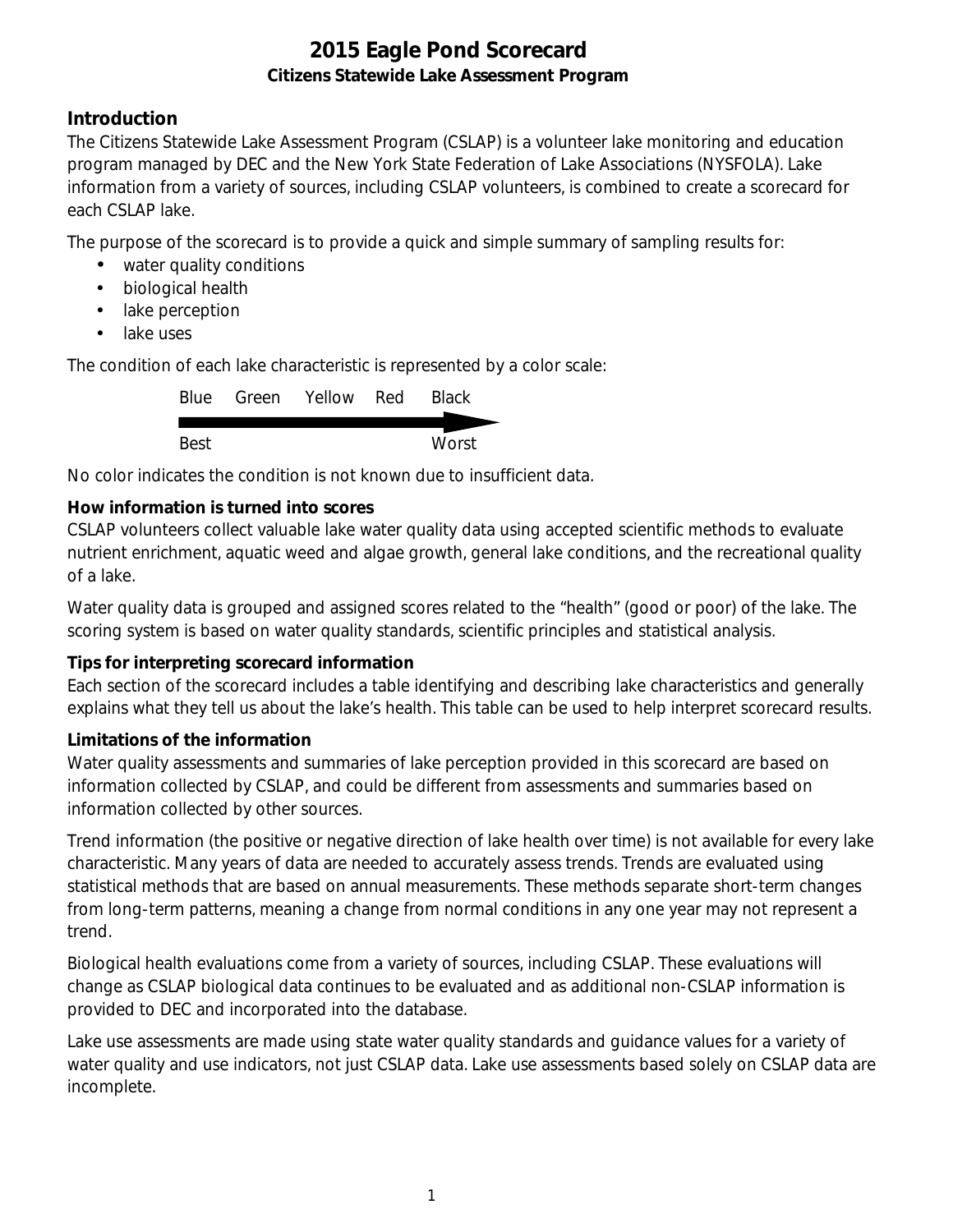### **Water Quality Assessment**

Water quality assessments are based on data collected from the deepest part of the lake every other week, for 15 weeks, from late spring through early fall. The data is used to evaluate a number of lake conditions, including algae growth (productivity or trophic status), pH and deepwater dissolved oxygen levels. There is not enough data to identify a trend in the deepwater oxygen levels for any CSLAP lake.



*\**All years of CSLAP data collection for the lake except those for which data was not available.

| The following data is collected and analyzed to determine the water quality score. |  |  |
|------------------------------------------------------------------------------------|--|--|
|                                                                                    |  |  |

| Water quality<br>characteristic         | <b>Score</b>                                                        | Description of characteristic                                                                                                                                         | What it means                                                                                                                                                                              |
|-----------------------------------------|---------------------------------------------------------------------|-----------------------------------------------------------------------------------------------------------------------------------------------------------------------|--------------------------------------------------------------------------------------------------------------------------------------------------------------------------------------------|
|                                         | Total<br>Phosphorus (TP)                                            | TP is measured because it is an<br>important nutrient that often controls<br>the growth of algae and rooted plants.                                                   | Too much phosphorus can harm aquatic life,<br>water supplies, and recreational uses by causing<br>excessive algae growth.                                                                  |
| <b>Trophic Status</b>                   | Chlorophyll a                                                       | Chlorophyll a is measured to estimate<br>the amount of algae in a lake.                                                                                               | The amount of chlorophyll a is usually closely<br>related to the amount of phosphorus and can<br>affect water clarity.                                                                     |
|                                         | Secchi Disk                                                         | This is a device to measure how far<br>down into the water you can see.                                                                                               | Water clarity is a strong indicator of the public's<br>opinion of lake conditions.                                                                                                         |
|                                         | рH                                                                  | Water pH is measured to determine its<br>acidity or alkalinity.                                                                                                       | Values between 6 and 9 support most types of<br>plant and animal life.                                                                                                                     |
| pH Balance                              | Conductivity                                                        | Conductivity is measured to estimate<br>the amount of dissolved and<br>suspended solids in water, including<br>salts and organic material.                            | High conductivity values may be related to<br>geology or land use practices and can indicate<br>susceptibility to changes in pH.                                                           |
| Deepwater<br><b>Dissolved</b><br>Oxygen | Phosphorus,<br>ammonia, nitrite,<br>iron, manganese,<br>and arsenic | Dissolved oxygen (DO) is not<br>measured directly, but can be inferred<br>from the levels of certain chemicals in<br>water samples collected near the lake<br>bottom. | Dissolved oxygen is critical for the ecological<br>balance of lakes. Low DO in bottom waters can<br>affect the survival of fish and lake organisms and<br>cause chemical changes in lakes. |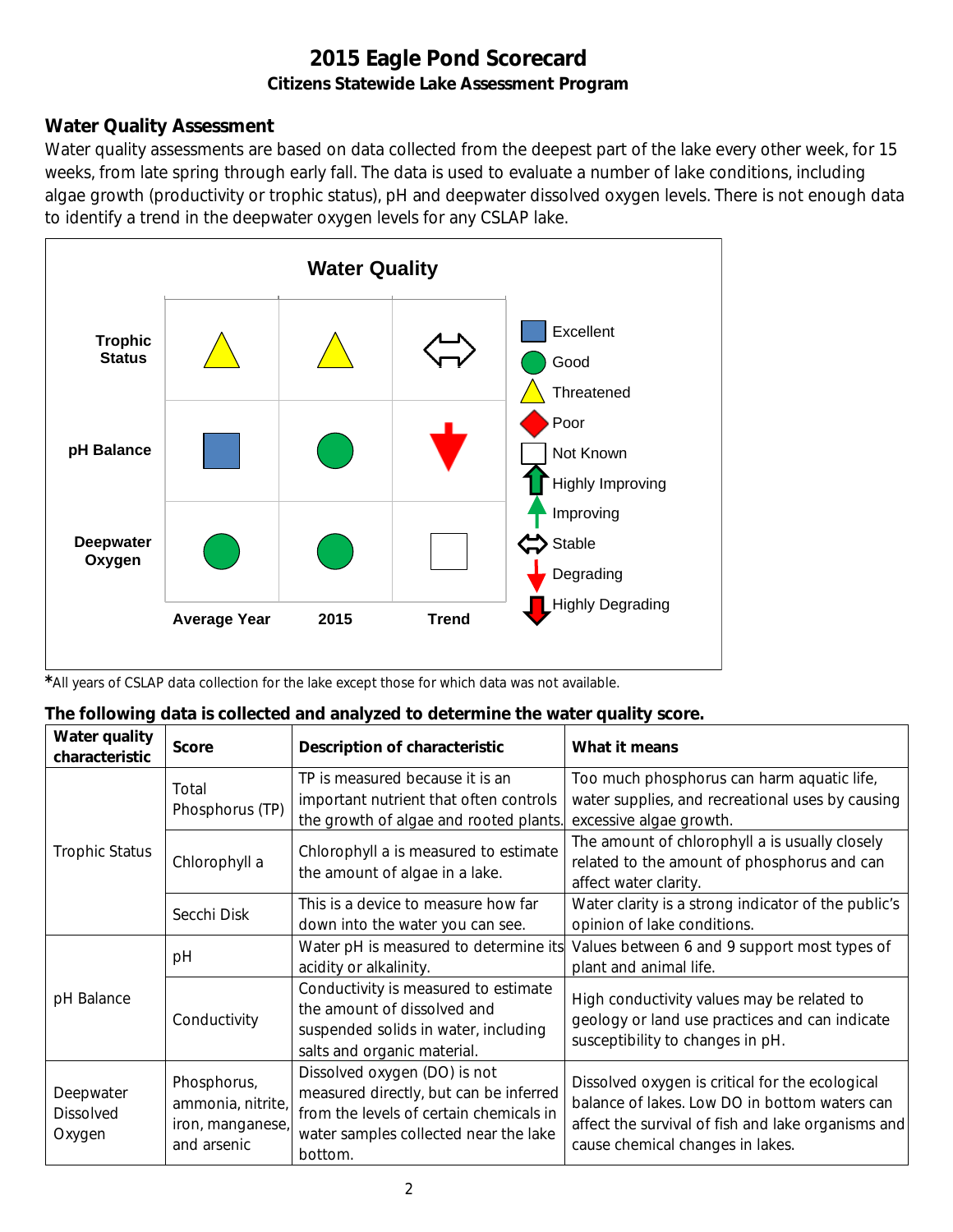#### **The water quality scores for each water quality characteristic are determined by the following:**

| Water quality<br>characteristic         | <b>Score</b> | Criteria Score Elements                                                                            | How Criteria Are Used to Determine Score                                                             |
|-----------------------------------------|--------------|----------------------------------------------------------------------------------------------------|------------------------------------------------------------------------------------------------------|
|                                         | Excellent    | Average value for each trophic                                                                     | Trophic score = $8$ or $9$ (two of three trophic indicators<br>= oligotrophic, other is mesotrophic) |
| <b>Trophic Status</b>                   | Good         | indicator (water clarity, chlorophyll<br>a, total phosphorus) assigned score                       | Trophic score = $6$ or 7 (at least two trophic indicators<br>= mesotrophic or "higher")              |
|                                         | Threatened   | of 3 if oligotrophic <sup>+</sup> , 2 if<br>mesotrophic <sup>+</sup> , 1 if eutrophic <sup>+</sup> | Trophic score $=$ 4 or 5 (at least one trophic indicator<br>= mesotrophic or "higher")               |
|                                         | Poor         |                                                                                                    | Trophic score = $3$ (all trophic indicators = "eutrophic")                                           |
| pH Balance                              | Excellent    | Average pH is evaluated against                                                                    | pH between 7.5 and 8.5                                                                               |
|                                         | Good         | state water quality standards                                                                      | pH between 7 and 7.5                                                                                 |
|                                         | Threatened   | (should be above 6.5 and below 8.5)<br>and average conductivity evaluated                          | pH above 8.5, pH between 6.5 and 7, or conductivity<br>$< 50$ ug/l                                   |
|                                         | Poor         | to determine if low buffering<br>capacity against future pH change                                 | pH < 6.5                                                                                             |
|                                         | Excellent    | Deepwater ammonia and                                                                              | Actual DO data indicating fully oxygenated conditions<br>in stratified lakes to lake bottom          |
| Deepwater<br><b>Dissolved</b><br>Oxygen | Good         | phosphorus levels are compared to<br>surface readings, and assigned a                              | All shallow lakes assumed to be good absent data;<br>deepwater scores $= 1$                          |
|                                         | Threatened   | score of 3 if bottom readings are<br>>10x surface readings and a score                             | Deepwater NH3 score + Deepwater TP score > 3 or<br>actual DO data indicating hypoxic conditions      |
|                                         | Poor         | of 2 if bottom readings are > 5x<br>surface readings                                               | Deepwater NH3 score $=$ 3 or actual DO data<br>indicating anoxic conditions                          |
|                                         | Not known    |                                                                                                    | No deepwater $O_2$ or indicator data in stratified lake                                              |

**+** trophic designations- oligotrophic = water clarity > 5 m, chlorophyll a < 2 ug/l, total phosphorus < 10 ug/l mesotrophic = water clarity 2-5 m, chlorophyll a 2-8 ug/l, total phosphorus = 10-20 ug/l

eutrophic = water clarity < 2 m, chlorophyll a > 8 ug/l, total phosphorus > 20 ug/l

#### **The water quality trends for each water quality characteristic and measure of lake perception are determined by the following:**

| Highly Improving:        | linear regression correlation coefficient ( $R^2$ ) > 0.5 and p value < 0.01, with trend toward<br>higher "score"                           |
|--------------------------|---------------------------------------------------------------------------------------------------------------------------------------------|
| Improving:               | $R^2 > 0.33$ and p value < 0.05, or $R^2 > 0.5$ and p value < 0.05, or $R^2 > 0.33$ and p value < 0.01,<br>with trend toward higher "score" |
| Stable:                  | neither linear regression nor p value in statistically significant ranges as defined above                                                  |
| Degrading:               | $R^2 > 0.33$ and p value < 0.05, or $R^2 > 0.5$ and p value < 0.05, or $R^2 > 0.33$ and p value < 0.01,<br>with trend toward lower "score"  |
| <b>Highly Degrading:</b> | $R^2 > 0.5$ and p value < 0.01, with trend toward lower "score"                                                                             |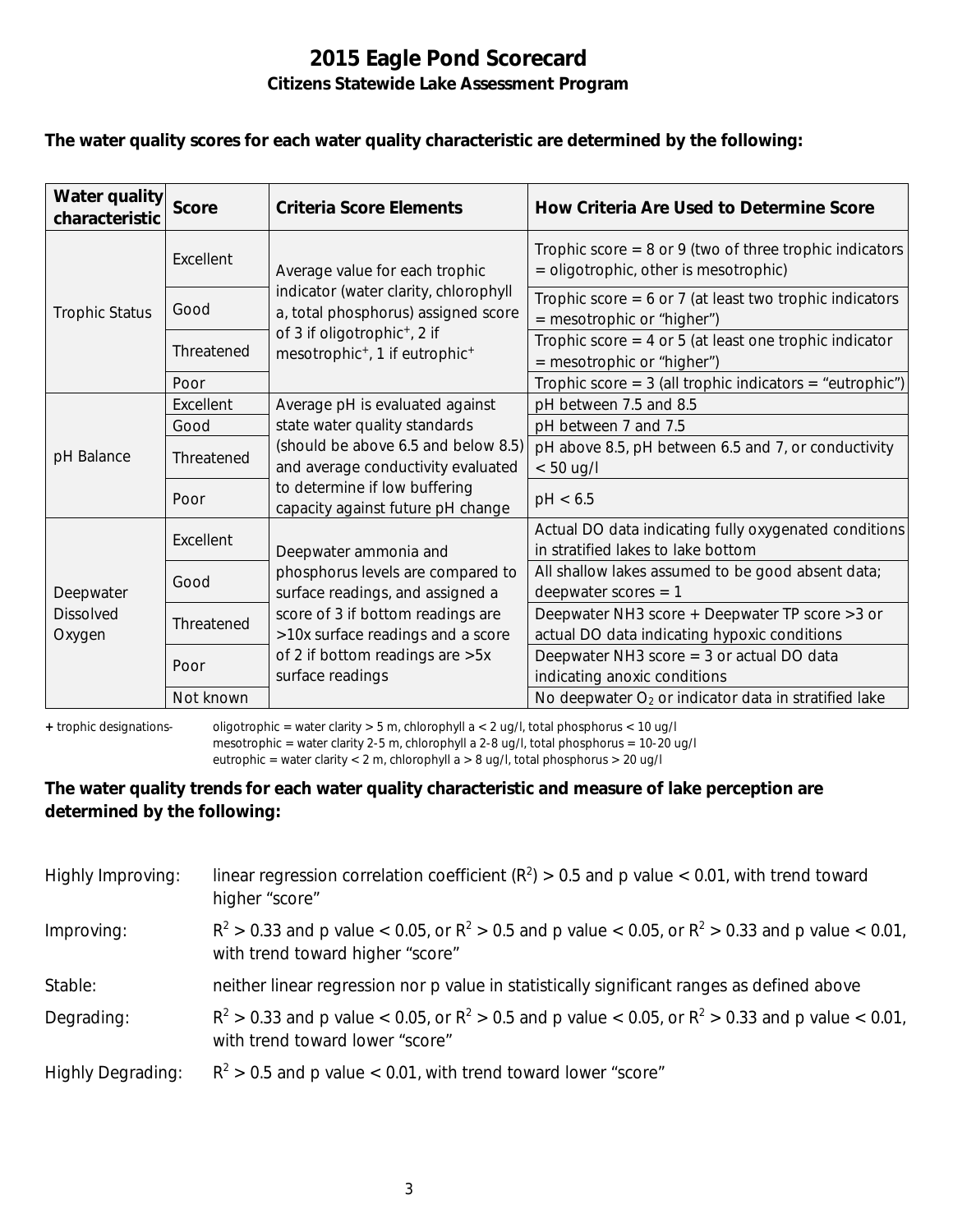# **Biological Health**

Biological health of lakes can be evaluated in a number of ways. For CSLAP lakes, biological health evaluations are based on the presence of invasive plants, the type and number of blue-green harmful algal blooms, the presence of invasive animals (zebra mussels, spiny waterflea, etc.), the types of fish, aquatic plant diversity, and the number of pollution sensitive aquatic insects.

Biotic indices have been developed to evaluate a few biological health characteristics. Biotic indices are used to compare the biological community of the lake being sampled to the biological community of a known highquality lake. (Data to support biological health assessments is not available for all CSLAP lakes.)



*\** All years of CSLAP data collection for the lake except those for which data was not available.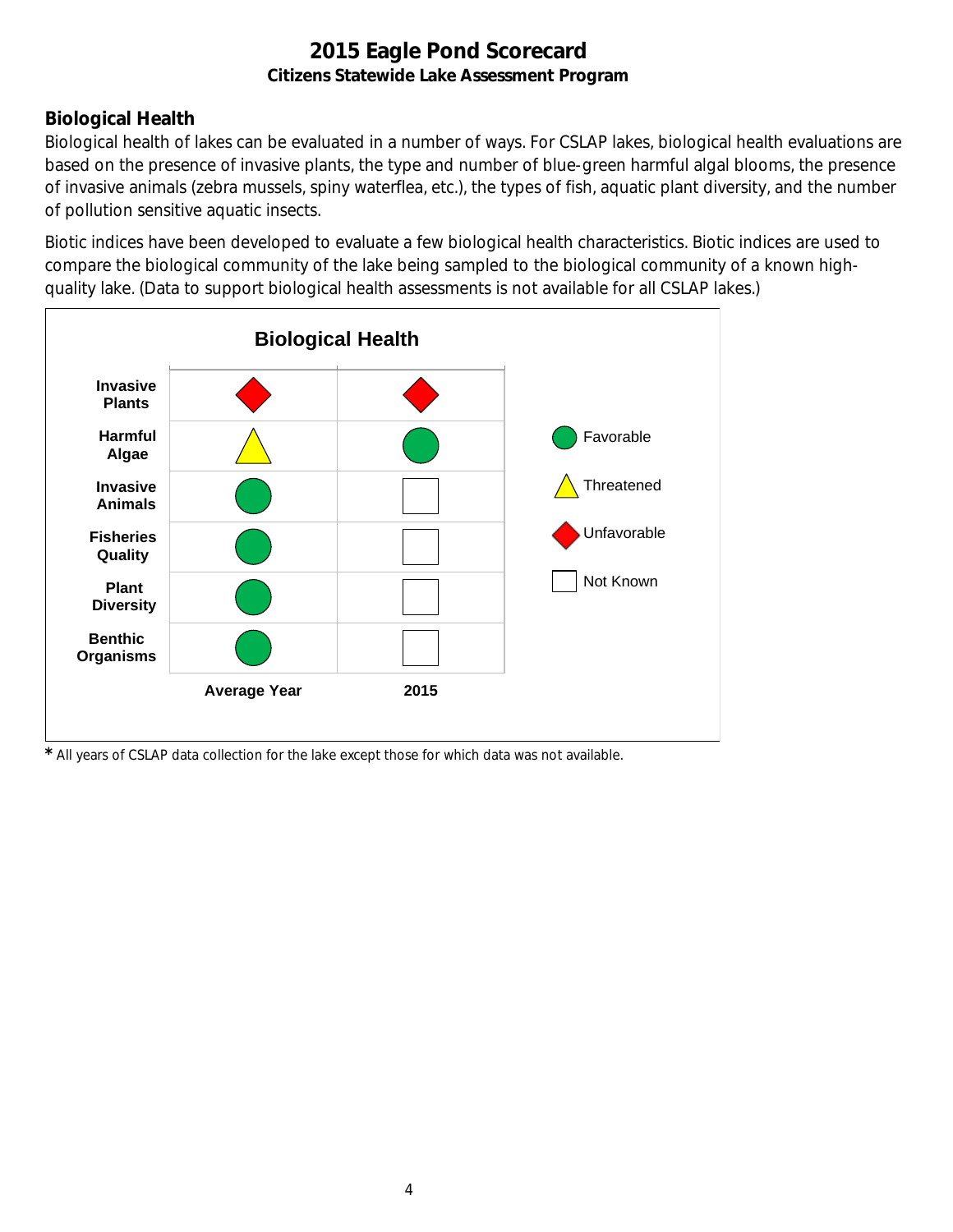| The following information is used to determine biological health scores. |                                                                                                                                                                                                                                                                                            |                                                                                                                                                                                                                                                                                                                                                                                        |  |  |
|--------------------------------------------------------------------------|--------------------------------------------------------------------------------------------------------------------------------------------------------------------------------------------------------------------------------------------------------------------------------------------|----------------------------------------------------------------------------------------------------------------------------------------------------------------------------------------------------------------------------------------------------------------------------------------------------------------------------------------------------------------------------------------|--|--|
| <b>Biological Health</b><br>Characteristic                               | <b>Description of characteristic</b>                                                                                                                                                                                                                                                       | What it means                                                                                                                                                                                                                                                                                                                                                                          |  |  |
| <b>Invasive Plants</b>                                                   | CSLAP volunteers survey lakes for nuisance,<br>non-native plants (water chestnut, Eurasian<br>water milfoil, etc.).                                                                                                                                                                        | Abundant invasive plants can crowd out native and<br>protected plants, create quality problems, and interfere<br>with recreation. "Unfavorable" means at least one<br>invasive plant species has been found. "Threatened"<br>lakes are geographically close to an "infected" lake, or<br>have water quality conditions that put them at higher<br>risk for species invasion.           |  |  |
| Harmful Algae                                                            | DEC and other biologists screen water<br>samples for blue-green algae cell pigments<br>and also test them for algal toxins.                                                                                                                                                                | Harmful algae can reduce oxygen levels and may cause<br>harm to people recreating on the lake. "Unfavorable"<br>means algal toxin readings are unsafe for water<br>recreation; "threatened" means readings are<br>approaching unsafe for water recreation.                                                                                                                             |  |  |
| <b>Invasive Animals</b>                                                  | DEC and other biologists survey lakes for<br>nuisance, non-native animals (zebra mussels,<br>spiny water flea, etc.).                                                                                                                                                                      | Abundant invasive animals can harm native plant and<br>animal species, influence the likelihood of algal blooms,<br>and interfere with recreation. "Unfavorable" means at<br>least one invasive animal has been found. "Threatened"<br>lakes are geographically close to an "infected" lake, or<br>have water quality conditions that put them at higher<br>risk for species invasion. |  |  |
| <b>Fisheries Quality</b>                                                 | DEC and other fisheries biologists measure<br>the length and weight of various species in a<br>lake's fish community and conduct other<br>measures of the health of the fisheries<br>community.                                                                                            | Better fisheries quality indicates the lake has sufficient<br>food resources and habitat to support its fish<br>community. Several "biotic indices" are used to evaluate<br>fish community quality.                                                                                                                                                                                    |  |  |
| <b>Plant Diversity</b>                                                   | CSLAP volunteers, academic researchers and<br>consultants survey lakes for the number and<br>types of aquatic plants.                                                                                                                                                                      | Higher plant diversity indicates a more natural<br>environment and helps prevent invasive species from<br>taking over a lake. "Floristic quality indices" are used to<br>evaluate plant communities.                                                                                                                                                                                   |  |  |
| Benthic                                                                  | DEC and other biologists count and identify<br>$\mathcal{L}$ and $\mathcal{L}$ . It is a set of the state of the set of the field $\mathcal{L}$ is a set of the state of the state of the state of the state of the state of the state of the state of the state of the state of the state | More pollution sensitive (intolerant) aquatic insects in a<br>lake usually indicate good water quality and suitable                                                                                                                                                                                                                                                                    |  |  |

habitat. "Biotic indices" are used to evaluate benthic

communities.

the types of bottom living (benthic) aquatic

insects in a lake.

**Organisms**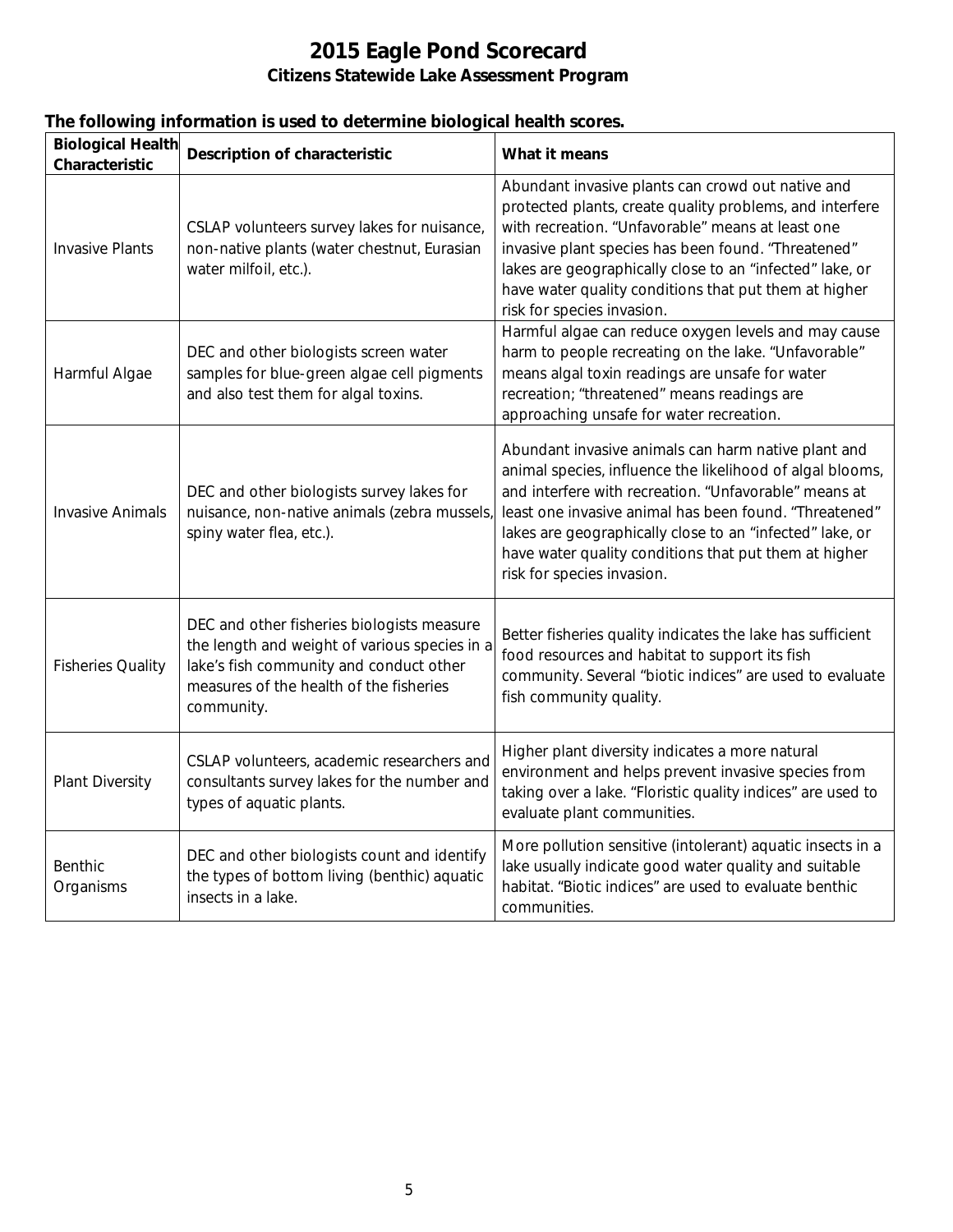# **2015 Eagle Pond Scorecard**

### **Citizens Statewide Lake Assessment Program**

#### **The biological health scores for each biological health characteristic are determined by the following:**

| <b>Water quality</b><br>characteristic | <b>Score</b> | <b>Criteria Score Elements</b>                                                   | How Criteria Are Used to Determine<br><b>Score</b>                           |
|----------------------------------------|--------------|----------------------------------------------------------------------------------|------------------------------------------------------------------------------|
|                                        | Favorable    |                                                                                  | No evidence of invasive/exotic aquatic plants                                |
|                                        |              | Aquatic plant surveys are conducted by                                           | Invasive plants found in nearby (<10 miles away)                             |
| <b>Invasive Plants</b>                 | Threatened   | CSLAP volunteers or by other<br>organizations; invasive plants identified        | lakes or public launch is found on lake                                      |
|                                        | Unfavorable  | by plant expert                                                                  | Invasive/exotic aquatic plants found in lake                                 |
|                                        | Not Known    |                                                                                  | No aquatic plant surveys in lake (this year)                                 |
|                                        | Favorable    |                                                                                  | All data show algae, phycocyanin and toxin                                   |
|                                        |              | Harmful algae bloom (HAB) sampling                                               | levels below DEC bloom criteria <sup>+</sup>                                 |
|                                        |              | conducted in open water and along                                                | Fluoroprobe or toxin levels exceed DEC                                       |
| Harmful Algae                          | Threatened   | shoreline; total algae, algae species,                                           | threatened# criteria; phycocyanin levels exceed                              |
|                                        |              | phycocyanin (blue green pigment) and                                             | DEC bloom criteria, or visual evidence of blooms                             |
|                                        | Unfavorable  | algal toxins analyzed in samples                                                 | Fluoroprobe or toxin levels exceed DEC bloom                                 |
|                                        |              |                                                                                  | criteria in open water or shoreline                                          |
|                                        | Not Known    |                                                                                  | No HAB data available for lake                                               |
|                                        | Favorable    |                                                                                  | No reports of invasive/exotic aquatic animals                                |
|                                        |              | Invasive animal (primarily zebra or                                              | and no clear threats exist                                                   |
|                                        |              | quagga mussel) surveys are conducted                                             | Invasive animals found in nearby (<25 miles                                  |
| Invasive<br>Animals                    | Threatened   | on limited basis in CSLAP lakes; other                                           | away) waterbodies AND public launch is found                                 |
|                                        |              | AIS animals reported through                                                     | on lake, or calcium levels > 20 mg/l                                         |
|                                        | Unfavorable  | iMapInvasives                                                                    | Invasive/exotic aquatic animals found in lake                                |
|                                        | Not Known    |                                                                                  | No information to evaluate presence of exotic                                |
|                                        |              |                                                                                  | animals                                                                      |
|                                        | Favorable    | New York does not (yet) have a fish                                              | Fish IBI $> 60$ (= "good" and "excellent")                                   |
| <b>Fisheries</b>                       | Threatened   | index for biotic integrity (IBI); for lakes                                      | Fish IBI between 40 and 60 (= "fair")                                        |
| Quality                                | Unfavorable  | with fishery survey data, Minnesota Fish                                         | Fish IBI < 40 (= "poor")                                                     |
|                                        | Not Known    | IBI is used to evaluate fisheries quality                                        | No fisheries data                                                            |
|                                        | Favorable    | New York has not yet developed a                                                 | $mFQI > 5$ (= "good" quality), based on # genera                             |
|                                        | Threatened   | floristic quality index $(FQI)$ ; for lakes with                                 | $mFQI = 3-8 (= "fair" quality)$ , based on # genera                          |
| <b>Plant Diversity</b>                 | Unfavorable  | detailed plant survey data, a modified                                           | $mFQI < 3$ (= "poor" quality), based on # genera                             |
|                                        |              | version of the Wisconsin FQI and Florida                                         |                                                                              |
|                                        | Not Known    | aquatic plant designations are used for                                          | Insufficient plant survey data to evaluate                                   |
|                                        | Favorable    | evaluating aquatic floristic quality                                             |                                                                              |
|                                        | Threatened   | New York has not yet developed a                                                 | IBI > 10-15 (based on $#$ genera)                                            |
| <b>Benthic</b>                         | Unfavorable  | macroinvertebrate IBI; for lakes with<br>detailed macroinvertebrate survey data, | IBI between 8 and 15 (based on # genera)<br> B  < 8                          |
| Organisms                              |              | Vermont IBI is used to evaluate benthic                                          |                                                                              |
|                                        | Not Known    | organism quality                                                                 | Insufficient macroinvertebrate data to evaluate<br>benthic organisms quality |

**+** DEC bloom criteria- fluoroprobe blue green algae chlorophyll a = 30 ug/l

phycocyanin = 200 units

algal toxins- microcystin-LR = 20 ug/l ("high toxins") along shoreline, = 10 ug/l in open water

**+** DEC threatened criteria- fluoroprobe blue green algae chlorophyll a = 10 ug/l

algal toxins- microcystin-LR = 4 ug/l along shoreline or in open water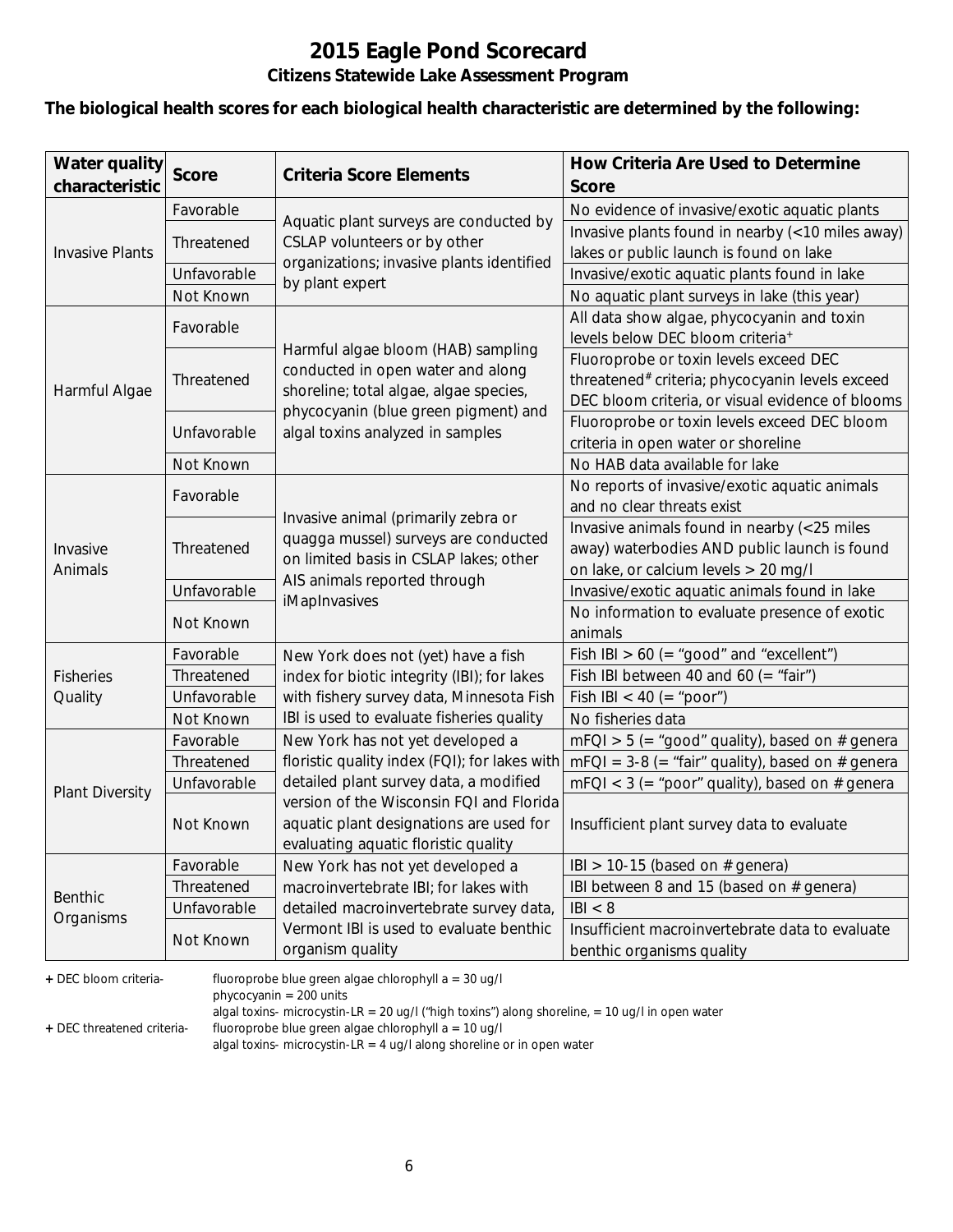### **Lake Perception**

Lake perception scores are based on the visual observations of CSLAP volunteers who answer questions on the Field Observation Form (http://www.dec.ny.gov/docs/water\_pdf/cslapsamobs.pdf) completed during sampling. The questions ask the volunteer to determine their perceptions of how clear the water looks, the abundance of aquatic plants, conditions affecting current recreational use, and the overall recreational quality of the lake.

Visual observations are very closely connected to measured water quality conditions. This information is helpful to lake managers in deciding on nutrient criteria, or the amount of nutrients that can flow into a lake without compromising its water quality. For New York State lakes, perception data collected by CSLAP volunteers is critical to the development of nutrient criteria (defining "how much is too much") and has been consistently collected by CSLAP volunteers since 1992.



*\** All years of CSLAP data collection for the lake except those for which data was not available.

| The following information is used to determine the lake perception scores. |  |  |  |  |  |  |  |
|----------------------------------------------------------------------------|--|--|--|--|--|--|--|
|----------------------------------------------------------------------------|--|--|--|--|--|--|--|

| Lake Perception<br>Characteristic | <b>Description of characteristic</b>                                                                                                   | What it means                                                                                                                                                                                                                                                                                                |
|-----------------------------------|----------------------------------------------------------------------------------------------------------------------------------------|--------------------------------------------------------------------------------------------------------------------------------------------------------------------------------------------------------------------------------------------------------------------------------------------------------------|
| <b>Water Quality</b>              | Asks the user: How clear does the<br>water look today?                                                                                 | Clearer water usually indicates lower nutrient levels.                                                                                                                                                                                                                                                       |
| <b>Aquatic Plants</b>             | Asks the user: How abundant are<br>aquatic plants where people are<br>boating and swimming today?                                      | Lower abundances of aquatic plants usually provide proper<br>ecological balance and are less likely to contribute to recreational<br>use problems, although the absence of plants can also lead to<br>lake problems. Lakes with the most favorable assessments have<br>some plants, but not too many plants. |
| Recreation                        | Asks the user: What is your opinion of<br>the recreational quality of the lake?<br>What factors affect your perception of<br>the lake? | Users' perceptions are associated with water quality conditions<br>and aquatic plant coverage. Positive responses usually indicate<br>good water quality and little to no surface plant coverage.<br>Negative responses are usually associated with poor water quality<br>and/or invasive plants.            |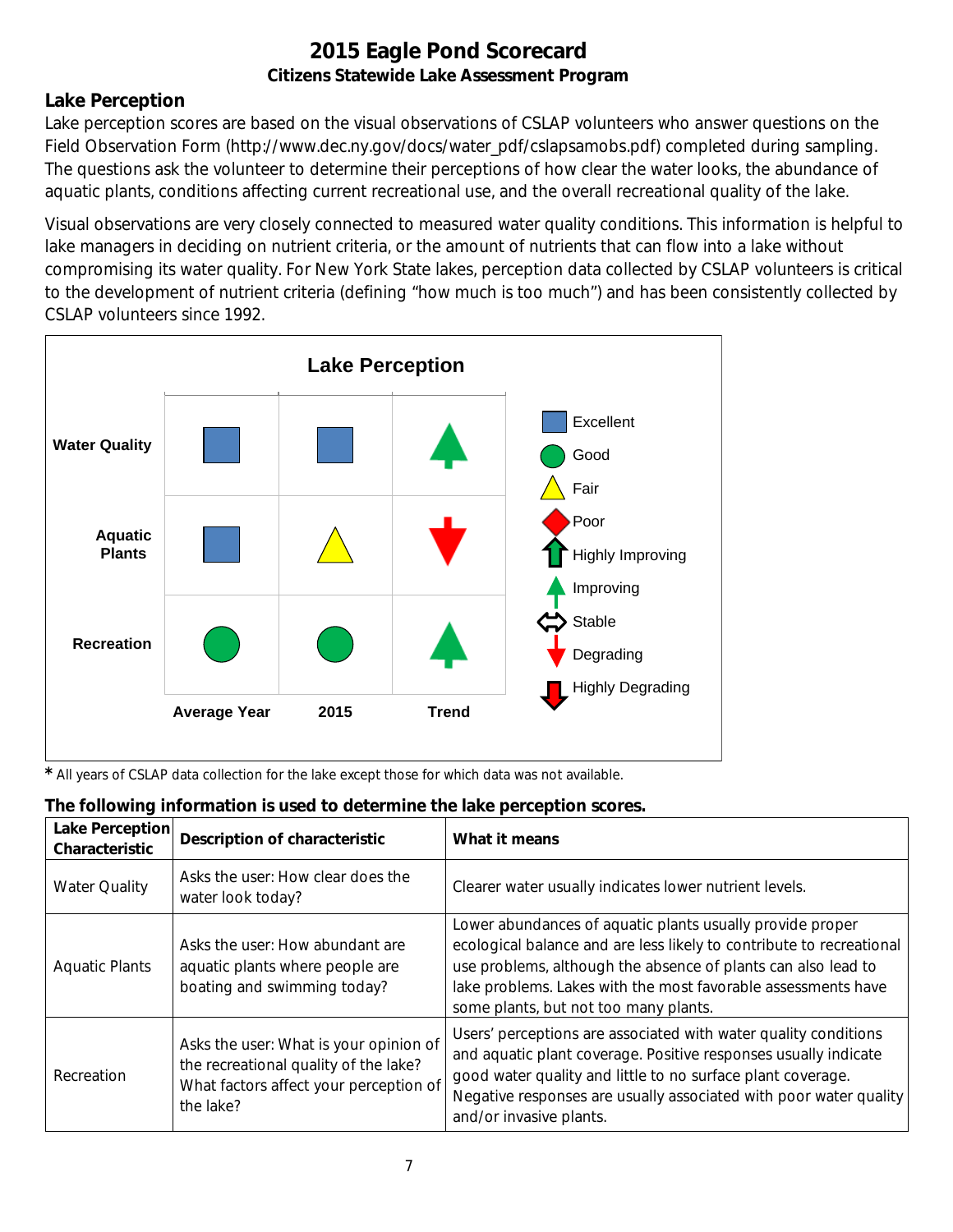#### **The lake perception scores for each lake perception characteristic are determined by the following:**

| Lake perception<br>characteristic | <b>Score</b> | <b>Criteria Score Elements</b>                                                                                       | How Criteria Are Used to Determine<br><b>Score</b>  |  |
|-----------------------------------|--------------|----------------------------------------------------------------------------------------------------------------------|-----------------------------------------------------|--|
|                                   | Excellent    | Water quality perception is evaluated on a<br>5 point scale during each CSLAP sampling                               | Average value $< 1.5$                               |  |
| <b>Water Quality</b>              | Good         | session, ranging from "crystal clear" (=1) to                                                                        | Average value > 1.5 and < 2.5                       |  |
|                                   | Fair         | "severely high algae levels" (=5); average                                                                           | Average value $>2.5$ and $< 3.5$                    |  |
|                                   | Poor         | values are computed                                                                                                  | Average value $>3.5$                                |  |
| <b>Aquatic Plants</b>             | Excellent    | Aquatic plant coverage is evaluated on a 5                                                                           | Average value $>2$ and $< 2.5$                      |  |
|                                   | Good         | point scale during each CSLAP sampling                                                                               | Average value $>1.5$ and $< 2$ OR $> 2.5$ and $< 3$ |  |
|                                   | Fair         | session, ranging from "not visible at lake                                                                           | Average value $>3$ and $<$ 3.5 OR $<$ 1.5           |  |
|                                   | Poor         | surface" $(=1)$ to "plants densely cover<br>surface except in deepest areas" $(=5)$ ;<br>average values are computed | Average value $> 3.5$                               |  |
|                                   | Excellent    | Recreational conditions are evaluated on a                                                                           | Average value $< 1.5$                               |  |
| Recreation                        | Good         | 5 point scale during each CSLAP sampling                                                                             | Average value $>1.5$ and $< 2.5$                    |  |
|                                   | Fair         | session, ranging from "beautifulcould not                                                                            | Average value $>2.5$ and $< 3.5$                    |  |
|                                   | Poor         | be nicer" $(=1)$ to "lake not usable" $(=5)$ ;<br>average values are computed                                        | Average value > 3.5                                 |  |

**+** lake assessments- **water quality** = 1 = crystal clear, 2 = not quite crystal clear, 3 = definite algae greenness, 4 = high algae levels, 5 = severely high algae levels

**aquatic plants** =  $1$  = no plants visible,  $2$  = plants below surface,  $3$  = plants at surface,  $4$  = plants dense at surface,  $5$  = surface plant coverage

**recreation** = 1 = could not be nicer, 2 = excellent, 3 = slightly impaired, 4 = substantially impaired, 5 = lake not usable

#### **The water quality trends for each water quality characteristic and measure of lake perception are determined by the following:**

| Highly Improving:        | linear regression correlation coefficient ( $R^2$ ) > 0.5 and p value < 0.01, with trend toward<br>higher "score"                           |
|--------------------------|---------------------------------------------------------------------------------------------------------------------------------------------|
| Improving:               | $R^2 > 0.33$ and p value < 0.05, or $R^2 > 0.5$ and p value < 0.05, or $R^2 > 0.33$ and p value < 0.01,<br>with trend toward higher "score" |
| Stable:                  | neither linear regression nor p value in statistically significant ranges as defined above                                                  |
| Degrading:               | $R^2 > 0.33$ and p value < 0.05, or $R^2 > 0.5$ and p value < 0.05, or $R^2 > 0.33$ and p value < 0.01,<br>with trend toward lower "score"  |
| <b>Highly Degrading:</b> | $R^2 > 0.5$ and p value < 0.01, with trend toward lower "score"                                                                             |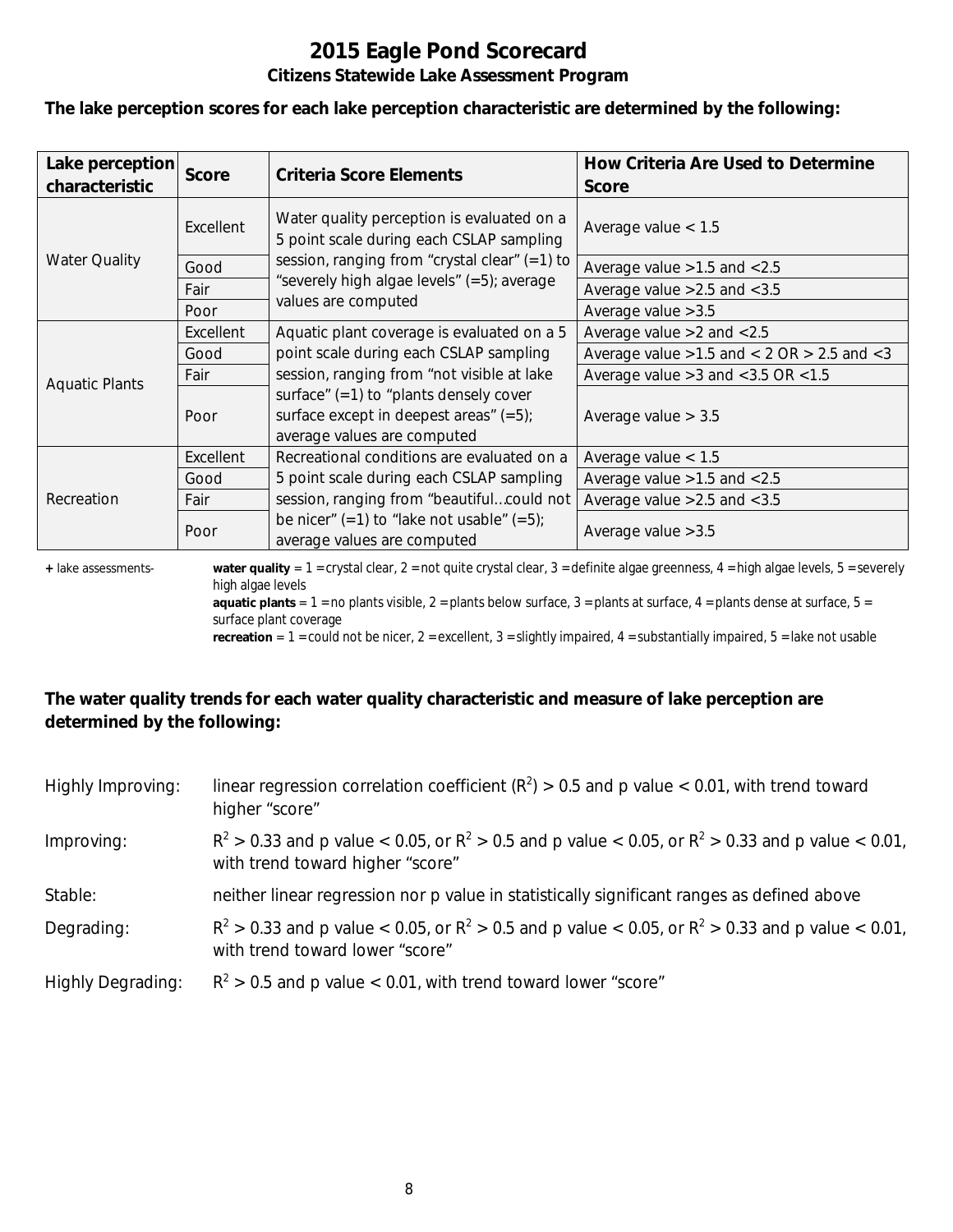### **Lake Uses**

Lake uses are defined as the best uses for a lake (drinking water, swimming, etc.) as determined by several factors. Lake uses are identified using CSLAP water quality, lake perception and biological assessment information to evaluate where a lake fits in the state Water Quality Standards and Classification system (see overview below).

Each lake use is scored based on the following assessment categories, using assessment methodology [\(http://www.dec.ny.gov/chemical/23846.html\)](http://www.dec.ny.gov/chemical/23846.html) established by DEC to evaluate impacts to lake uses:

- **Supported** no evidence of impacts to lake use;
- $\mathcal{L}^{\mathcal{L}}$ **Threatened**- no evidence of impacts to lake use, but some factor threatens this use (for example, changing water quality, conditions that are nearing impact levels, land-use changes, etc.);
- **Stressed** occasional or slight impacts to lake use;  $\mathbf{r}$
- **Impaired** frequent or persistent conditions limit or restrict lake use; and  $\mathbf{r}$
- **Precluded** conditions prevent lake use. This category is uncommon in NYS (and CSLAP) lakes and is not included in the legend for most lake-use scorecard assessments.



*\** All years of CSLAP data collection for the lake except those for which data was not available.

#### **Overview of the typical water quality classification and their best uses.** For more information visit www.dec.ny.gov/regs/4592.html#15990

| Best use        | Other uses                                                                                             | <b>Water Quality Classification</b> |
|-----------------|--------------------------------------------------------------------------------------------------------|-------------------------------------|
| <b>Drinking</b> | Bathing, swimming (recreation), fishing, and fish, shellfish and<br>wildlife reproduction and survival | Class AA & A                        |
| Bathing         | Swimming (recreation), fishing, and fish, shellfish and wildlife<br>reproduction and survival          | Class B                             |
| Swimming        | Same as Class B                                                                                        | Class C                             |
| Fishing         | Same as Class B and C                                                                                  | Class D                             |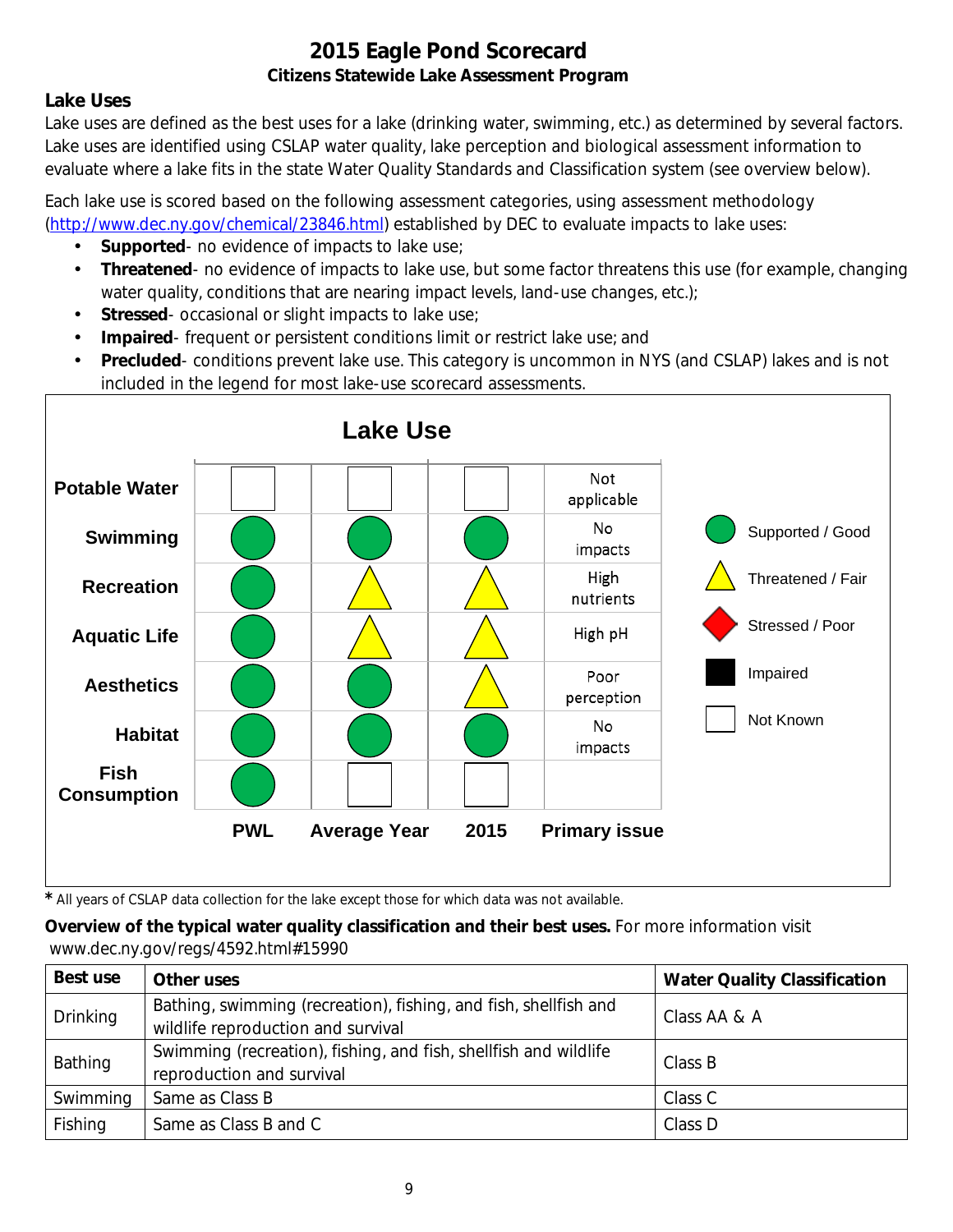#### **The following information is used to determine the condition of lake uses.**

| <b>Lake Use</b>                                                         | <b>Description of characteristic</b>                                                                                                                                                                                                                    | How this relates to CSLAP                                                                                                                                                                                                                                                                      |
|-------------------------------------------------------------------------|---------------------------------------------------------------------------------------------------------------------------------------------------------------------------------------------------------------------------------------------------------|------------------------------------------------------------------------------------------------------------------------------------------------------------------------------------------------------------------------------------------------------------------------------------------------|
| Potable Water                                                           | The lake is used for drinking water. Only Class<br>AA and A lakes have been approved for this use.                                                                                                                                                      | CSLAP data is not intended to assess the condition of<br>potable water. Other state and local monitoring<br>programs better address this use. However, some<br>CSLAP parameters-chlorophyll a, ammonia, arsenic,<br>iron, manganese, algal toxins-indicate potential<br>impacts to potability. |
| Bathing                                                                 | The lake is used for swimming and contact<br>recreation. This use is assessed in some lakes<br>only if they support a public bathing beach,<br>although it is evaluated in all lakes                                                                    | Several CSLAP sampling indicators-water clarity,<br>chlorophyll a, algal toxins, lake perception-can be<br>used to assess swimming conditions.                                                                                                                                                 |
| Recreation<br>(Swimming,<br>Boating, Fishing<br>and non-contact<br>use) | The lake is used for swimming, boating, fishing<br>and non-contact recreation. Even though some<br>lakes are not classified for this use, all CSLAP<br>lakes should support this use, consistent with the<br>federal goal to make all lakes "fishable." | Contact recreation is evaluating using the bathing<br>indicators described above. Non-contact recreation is<br>evaluated using the lake perception data (visual<br>observations) and aquatic plant surveys.                                                                                    |
| Aquatic Life                                                            | The lake is used by aquatic life. This is not an<br>official "use" designated by New York State, but<br>water quality standards and other criteria are<br>adopted to protect aquatic life.                                                              | Aquatic life impacts can be evaluated by a number of<br>CSLAP indicators, including pH, dissolved oxygen, and<br>the presence of invasive species.                                                                                                                                             |
| Aesthetics and<br>Habitat                                               | The lake is used for visual enjoyment or the<br>visual beauty of the lake. This is not an official<br>"use" designated by New York State, but water<br>quality criteria are adopted to protect aesthetics.                                              | Lake aesthetics can be impacted by a number of<br>factors, including algal blooms, nuisance weeds, or<br>simply reports that "the lake looks bad," all of which<br>are evaluated in CSLAP. Lake habitat is evaluated<br>against the presence and management of exotic<br>plants                |
| <b>Fish Consumption</b>                                                 | The lake is used for consumption of fish. All<br>lakes are assumed to support this use unless<br>otherwise indicated.                                                                                                                                   | CSLAP does not collect data or information to<br>evaluate fish consumption. All CSLAP lakes are<br>evaluated against the New York State Department of<br>Health: Health Advice on Eating Fish You Catch<br>(http://www.health.ny.gov/environmental/outdoors/fi<br>sh/health_advisories/).      |

For many CSLAP lakes, some of the lakes designated uses have previously been evaluated; a summary of these assessments can be found on the DEC Priority Waterbody List (PWL) developed for each of the 17 major drainage basins in the state. These can be found at [http://www.dec.ny.gov/chemical/23846.html.](http://www.dec.ny.gov/chemical/23846.html) For some lakes, these are derived from historical assessments of CSLAP or other water quality data, while for others, no PWL assessments are yet available. The "rules" for these assessments are cited in the state Consolidated Assessment and Listing Methodology (CALM) [\(http://www.dec.ny.gov/chemical/23846.html\)](http://www.dec.ny.gov/chemical/23846.html) have changed several times over the last decade, and the CALM document continues to be updated as new assessment tools are evaluated and adopted. The first column of the scorecard reflects the most recent PWL assessment, if available, for each CSLAP waterbody. Non CSLAP data, including "institutional" data (treated water data, bacterial data, consumer confidence report (CCR) summaries, and need for enhanced treatment) may be used for PWL assessments, but are not summarized here.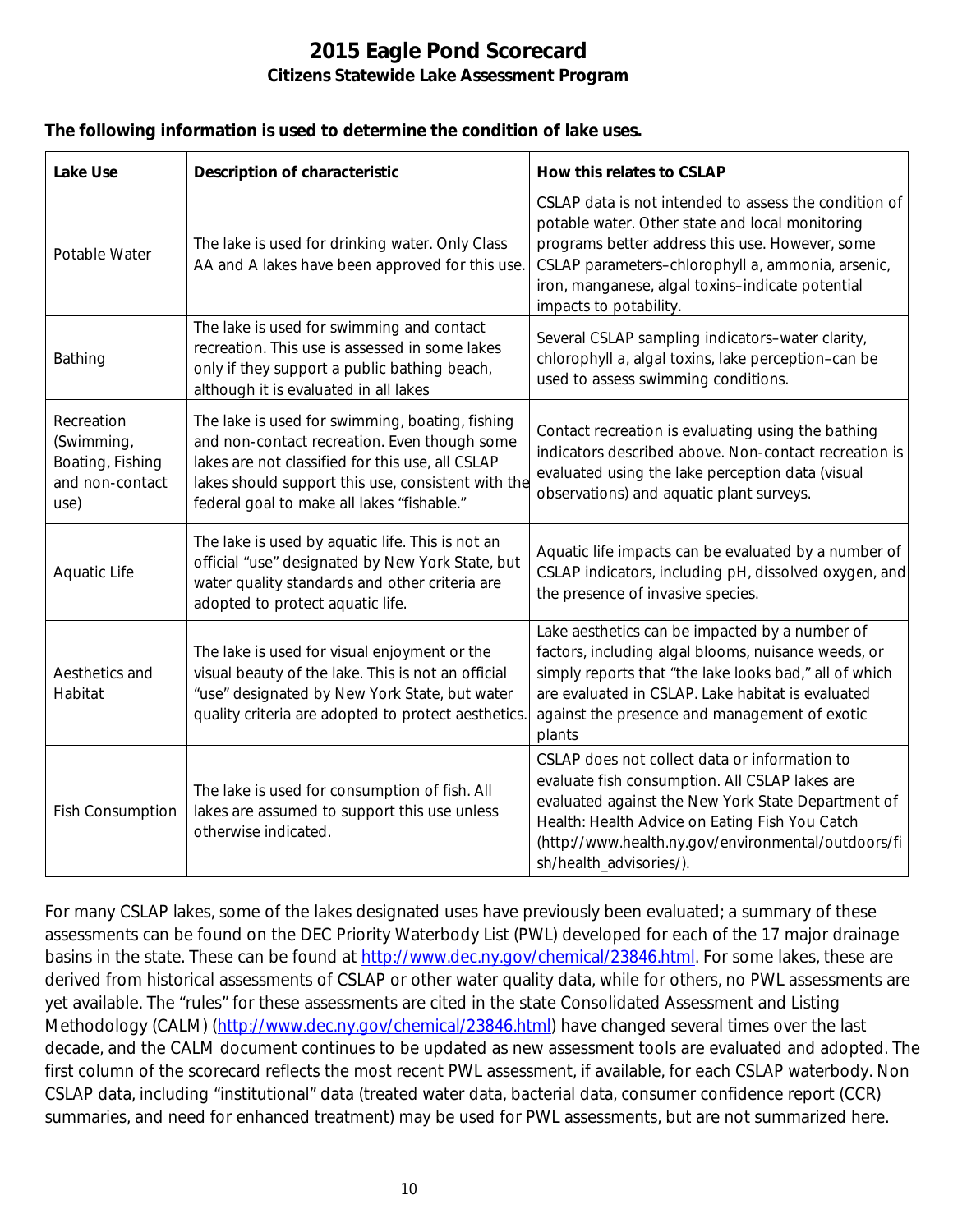| <b>Lake Use</b>     | <b>Score</b>    | <b>Criteria Score Elements</b>                                                                                     | <b>How Criteria Are Used to Determine</b>                  |
|---------------------|-----------------|--------------------------------------------------------------------------------------------------------------------|------------------------------------------------------------|
|                     |                 |                                                                                                                    | <b>Score</b>                                               |
| Potable Water       | Supported       |                                                                                                                    | No evidence of any criteria violations (see below)         |
|                     | Threatened      | Surface water chlorophyll a and HABs<br>data, and deepwater metals data are<br>used to evaluate potable water use. | Avg hypolimnetic $NH_4 > 1$ , Fe $> 0.5$ , As $> 0.3$ , or |
|                     |                 |                                                                                                                    | Mn >1; avg open water MC-LR > $0.5$                        |
|                     | <b>Stressed</b> |                                                                                                                    | >10d consec. open MC-LR>0.3 or BGA>30; Avg                 |
|                     |                 |                                                                                                                    | hypolimnetic $NH_4 > 2$ , Fe > 1 or Mn > 1; avg            |
|                     |                 | Waterbodies not classified as potable                                                                              | open water MC-LR $> 1$ ,                                   |
|                     | Impaired        | water supplies cited as "not known"<br>(with impacts cited as "not applicable"                                     | Avg chl.a > 4 (Class AA)-6 (Class A) ug/l, hypo.           |
|                     |                 |                                                                                                                    | arsenic > 10 ug/l, violation of MCLs, municipal            |
|                     |                 |                                                                                                                    | shut-down, or excessive water treatment needed             |
|                     | Not known       |                                                                                                                    | No chlorophyll or deepwater nutrient data                  |
|                     | Supported       |                                                                                                                    | No evidence of any criteria violations (see below)         |
|                     | Threatened      | Surface water chl a, water clarity, and                                                                            | Statistically significant WQ degr.; infrequent or          |
|                     |                 | HABs data used to evaluate bathing use.                                                                            | single small site MC-LR>20 or shore BG >25-30              |
|                     | Stressed        |                                                                                                                    | >10% water clarity readings < 1.2m; or single              |
|                     |                 | Bathing assessments included here                                                                                  | shoreline bloom MC-LR > 20; or open BG Chl >               |
| Bathing             |                 | reference bathing criteria cited in the                                                                            | 30; recreation = "impaired" w/beach present                |
|                     | Impaired        | PWL; "public bathing" is evaluated with                                                                            | Open MC-LR > 20 ug/l or avg Secchi < 1.2m; or              |
|                     |                 | bacteria and DOH beach data and is                                                                                 | multiple site and persistent shore MC-LR $>$ 20 or         |
|                     |                 | reflected in the assessment information                                                                            | shore BG Chl > $25-30$ ; beach closure > 4 wks or          |
|                     |                 | here (if available) but not quantified                                                                             | control needed                                             |
|                     | Not known       |                                                                                                                    | No chlorophyll, clarity, HAB or perception data            |
|                     | Supported       | Surface water chl a, water clarity, and                                                                            | No evidence of any criteria violations (see below)         |
|                     | Threatened      | HABs data used to evaluate bathing use.                                                                            | Same as bathing or avg TP > 20 ug/l; >25%                  |
|                     |                 |                                                                                                                    | slightly impaired frequency recreation AND >               |
| Recreation          |                 | Bathing assessments included here                                                                                  | 10% poor clarity triggering slight impairment              |
|                     | <b>Stressed</b> | reference bathing criteria cited in the                                                                            | Same as bathing or >10% Chl.a samples > 10                 |
|                     |                 | PWL; "public bathing" is evaluated with                                                                            | ug/l                                                       |
|                     | Impaired        | bacteria and DOH beach data and is                                                                                 | Same as bathing or Avg chl.a > 10 ug/l                     |
|                     | Not known       | reflected in the assessment information<br>here (if available) but not quantified                                  | No chlorophyll, clarity, HAB or perception data            |
|                     | Supported       |                                                                                                                    | No evidence of any criteria violations (see below)         |
|                     |                 |                                                                                                                    | Inferred/measured DO < 1; 10% pH < $6.5$ or                |
| <b>Aquatic Life</b> | Threatened      |                                                                                                                    | >8.5                                                       |
|                     | Stressed        | pH, (inferred) dissolved oxygen, and the                                                                           | Avg DO < $6.5$ or > $8.5$ ; inferred/measured DO <         |
|                     |                 | presence of AIS species are used to                                                                                | 1 for Class T/TS                                           |
|                     | Impaired        | evaluate aquatic life                                                                                              | Avg pH < 6 or >9; Avg DO < $6.5$ or > 8.5                  |
|                     |                 |                                                                                                                    | w/documented fish impacts; inferred/measured               |
|                     |                 |                                                                                                                    | DO <1 w/documented fish impacts                            |
|                     | Not known       |                                                                                                                    | No pH, DO, or AIS information available                    |

# **The lake use scores for each lake use characteristic are determined by the following:**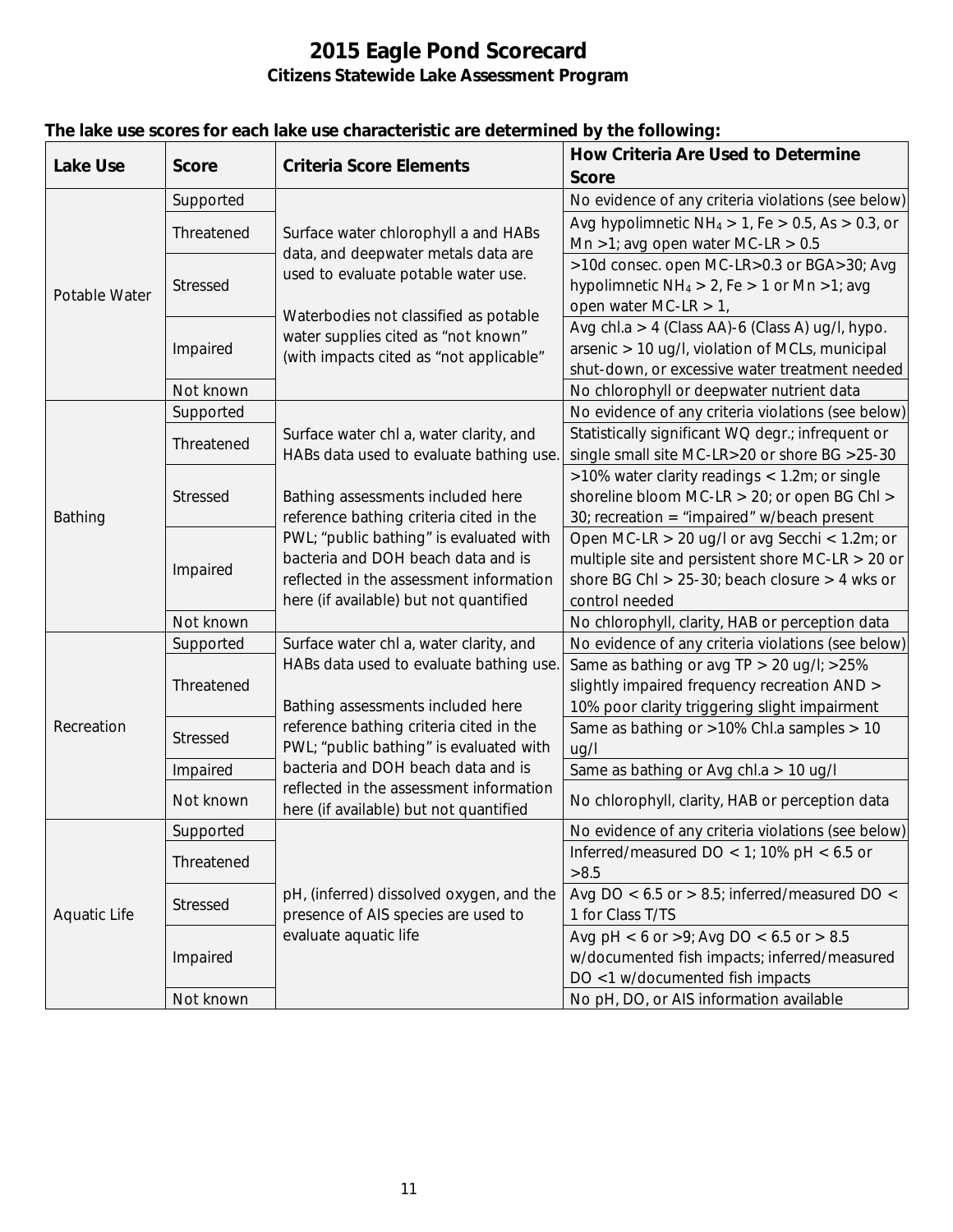| <b>Lake Use</b>         | <b>Score</b> | <b>Criteria Score Elements</b>                                                                                                                                                                                                                                            | <b>How Criteria Are Used to Determine</b><br><b>Score</b>                                                                                                                                                                                                                                                                  |
|-------------------------|--------------|---------------------------------------------------------------------------------------------------------------------------------------------------------------------------------------------------------------------------------------------------------------------------|----------------------------------------------------------------------------------------------------------------------------------------------------------------------------------------------------------------------------------------------------------------------------------------------------------------------------|
| Aesthetics /<br>Habitat | Good         | Aesthetics are evaluated through<br>perception surveys and the presence of<br>HABs and native species, while habitat is<br>evaluated against AIS species. These<br>categories are not recognized by EPA as<br>designated uses, so they are evaluated<br>as a "condition". | No evidence of any criteria violations (see below)                                                                                                                                                                                                                                                                         |
|                         | Fair         |                                                                                                                                                                                                                                                                           | Occasional aquatic plant treatment required for<br>invasive (habitat) or native (aesthetics) plants;<br>Aesthetics: "slightly impaired" due to algae or<br>weeds >25%; "definite algae greenness" >25%;<br>1x open water or shoreline bloom notification;<br>>25% surface weeds; >10% TP samples > 20<br>ug/l              |
|                         | Poor         |                                                                                                                                                                                                                                                                           | Routine aquatic plant treatment required for<br>invasive (habitat) or native (aesthetics) plants;<br>Aesthetics: "slightly impaired" due to algae or<br>weeds >50%; "definite algae greenness" >50%;<br>> 1x open water or large or widespread<br>shoreline bloom notification; > 50% surface<br>weeds; avg $TP > 20$ ug/l |
|                         | Not known    |                                                                                                                                                                                                                                                                           | No perception, HAB or AIS information                                                                                                                                                                                                                                                                                      |
| Fish<br>Consumption     | Supported    | Fish consumption is not evaluated<br>through CSLAP- PWL listings are based<br>on whether a waterbody is cited on the<br>DOH Health Advice for Consumption of                                                                                                              | No evidence of any criteria violations (see below)                                                                                                                                                                                                                                                                         |
|                         | Threatened   |                                                                                                                                                                                                                                                                           | High toxins in any HAB sample or persistent BGA<br>blooms                                                                                                                                                                                                                                                                  |
|                         | Stressed     |                                                                                                                                                                                                                                                                           | Fish tissue data indicates measurable level of<br>contaminants but no listing on DOH Health<br>Advice on Eating Sports Fish and Game                                                                                                                                                                                       |
|                         | Impaired     |                                                                                                                                                                                                                                                                           | Waterbody cited on DOH Health Advice on<br>Eating Sports Fish and Game                                                                                                                                                                                                                                                     |
|                         | Not known    |                                                                                                                                                                                                                                                                           | No fish tissue data; potential impacts not cited                                                                                                                                                                                                                                                                           |

+ proposed NNC (numeric nutrient criteria): for potable water: Class AA lakes: chlorophyll a = 4 ug/l; for Class A lakes = 6 ug/l;

#### proposed NNC (numeric nutrient criteria) for swimming: chlorophyll a = 10 ug/l (all classes); water clarity = 1.2 meters (= 4 feet), TP = 20 ug/l

#### **Summary**

The information displayed in the scorecard is intended to give a quick and comprehensive overview of the results from CSLAP assessments and lake data collected by DEC, academics and private consultants.

CSLAP scorecards summarize information related to water quality, lake perception, biological condition and lake uses. The data and other information collected through CSLAP, or other sources, contribute to the evaluation of lake uses.

This information is the basis for the water quality assessments conducted as part of DEC's waterbody inventory. More comprehensive summaries of CSLAP data are included in individual lake reports and regional and statewide CSLAP data summaries. To fully understand CSLAP lakes, those interested should review the information found in scorecards, individual lake summaries, and regional and statewide CSLAP reports.